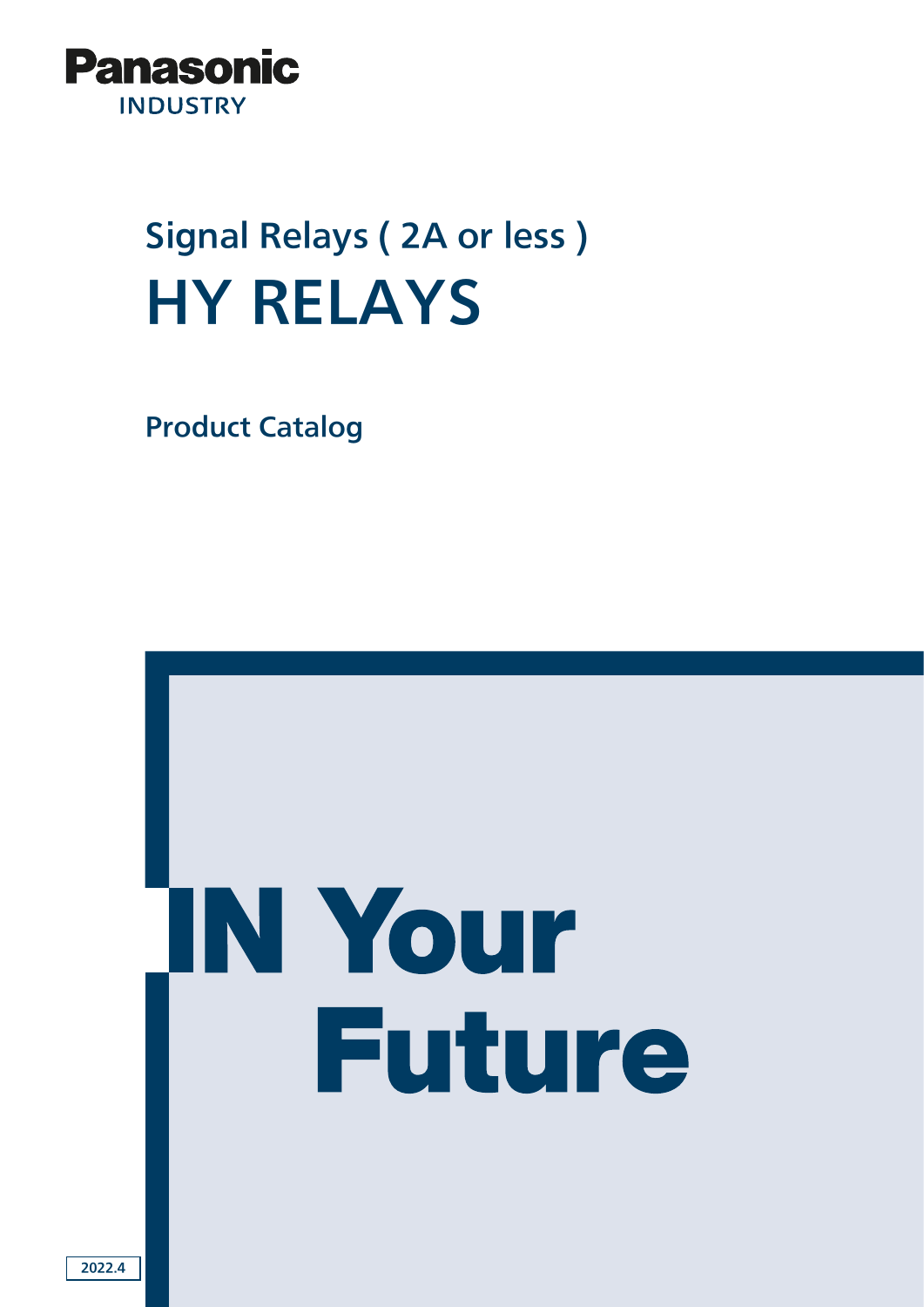**Signal Relays (2A or less)**

# **HY RELAYS**

# **Non-polarized compact 1Form C relay that achieves 150 mW power consumption**



**ORDERING INFORMATION (PART NO. : Ordering part number for Japanese market)**



**ORDERING INFORMATION (TYPE NO. : Ordering part number for non Japanese market)**



\*1: In case of 5 V drive circuit, it is recommended to use 4.5 V type relay.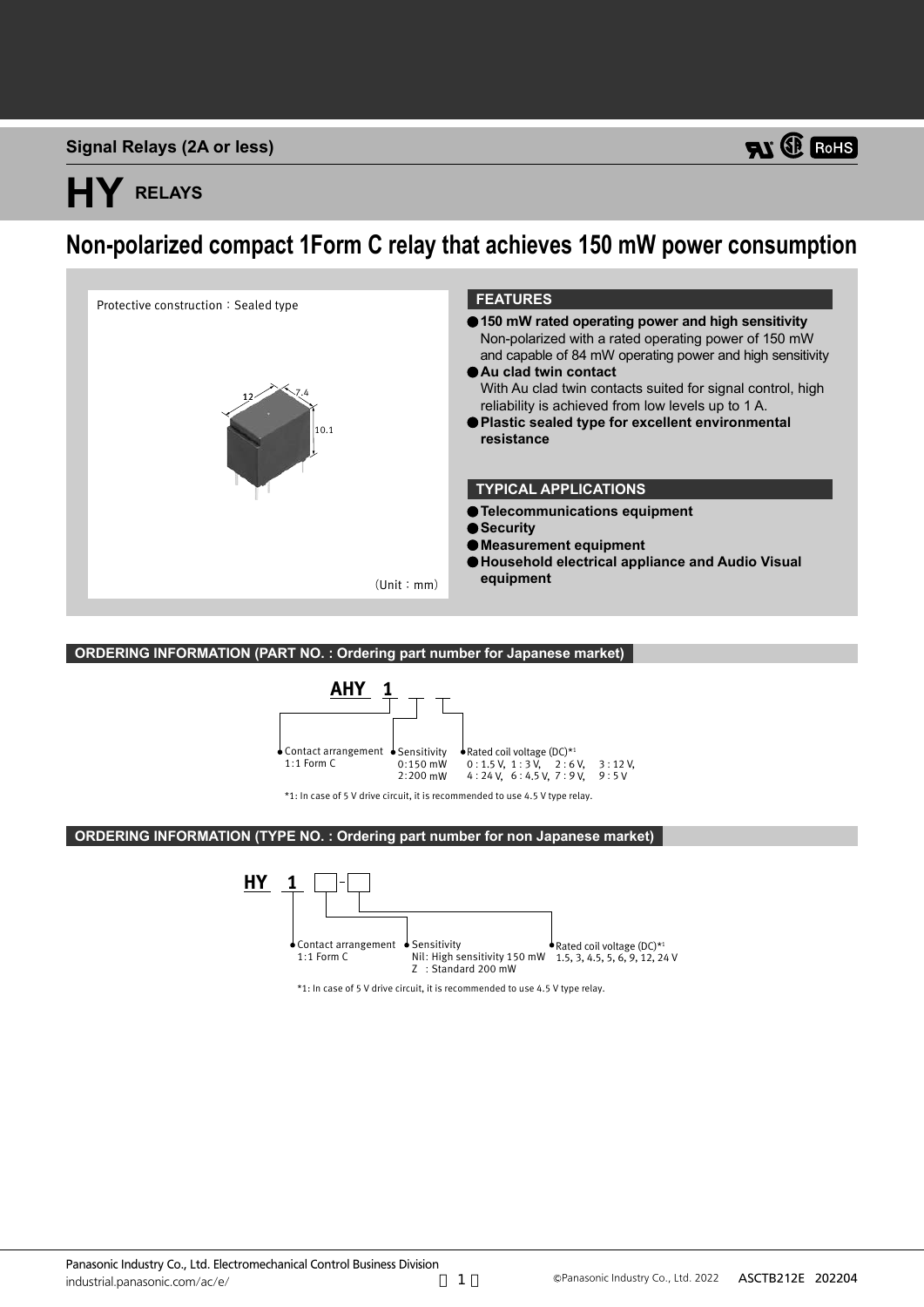#### **TYPES**

" Type No. " is ordering part number for non Japanese market. " Part No. " is ordering part number for Japanese market.

#### **PC board terminal**

#### **O**Tube packing

| Contact<br>arrangement | Rated coil<br>voltage | 150 mW type    |          | 200 mW type     | Standard packing |                            |              |
|------------------------|-----------------------|----------------|----------|-----------------|------------------|----------------------------|--------------|
|                        |                       | Part No.       | Type No. | Part No.        | Type No.         | Carton<br>(1 Tube packing) | Outer carton |
|                        | 1.5 V DC              | HY1-1.5V       | AHY100   | HY1Z-1.5V       | AHY120           | 50 pcs.                    | 2,000 pcs.   |
| 1 Form C               | 3 V DC                | <b>HY1-3V</b>  | AHY101   | <b>HY1Z-3V</b>  | AHY121           |                            |              |
|                        | 4.5 V DC              | HY1-4.5V       | AHY106   | HY1Z-4.5V       | AHY126           |                            |              |
|                        | 5 V DC                | <b>HY1-5V</b>  | AHY109   | <b>HY1Z-5V</b>  | AHY129           |                            |              |
|                        | 6 V DC                | <b>HY1-6V</b>  | AHY102   | HY1Z-6V         | AHY122           |                            |              |
|                        | 9 V DC                | <b>HY1-9V</b>  | AHY107   | <b>HY1Z-9V</b>  | AHY127           |                            |              |
|                        | 12 V DC               | <b>HY1-12V</b> | AHY103   | <b>HY1Z-12V</b> | AHY123           |                            |              |
|                        | 24 V DC               | HY1-24V        | AHY104   | <b>HY1Z-24V</b> | AHY124           |                            |              |

## **RATING**

#### **Coil data**

• Operating characteristics such as "Operate voltage" and "Release voltage" are influenced by mounting conditions or ambient temperature, etc.

Therefore, please use the relay within ±5% of rated coil voltage.

• "Initial" means the condition of products at the time of delivery.

| Type   | Rated coil<br>voltage | Operate voltage<br>(at $20^{\circ}$ C)           | Release voltage<br>(at $20^{\circ}$ C)           | Rated operating<br>current<br>$(\pm 10\%, \text{ at } 20^{\circ}\text{C})$ | Coil resistance<br>$(\pm 10\%, \text{ at } 20^{\circ}\text{C})$ | Rated operating<br>power | Max. allowable<br>voltage<br>(at $70^{\circ}$ C) |
|--------|-----------------------|--------------------------------------------------|--------------------------------------------------|----------------------------------------------------------------------------|-----------------------------------------------------------------|--------------------------|--------------------------------------------------|
|        | 1.5 V DC              |                                                  | Min. 10% V of<br>rated coil voltage<br>(Initial) | 100 mA                                                                     | 15 $\Omega$                                                     | 150 mW                   | 140% V of<br>rated coil voltage                  |
|        | 3 V DC                |                                                  |                                                  | 50 mA                                                                      | $60 \Omega$                                                     |                          |                                                  |
|        | 4.5 V DC              |                                                  |                                                  | 33.3 mA                                                                    | 135 $\Omega$                                                    |                          |                                                  |
| 150 mW | 5 V DC                | Max. 75% V of<br>rated coil voltage<br>(Initial) |                                                  | 30 mA                                                                      | $166 \Omega$                                                    |                          |                                                  |
|        | 6 V DC                |                                                  |                                                  | 25 mA                                                                      | 240 $\Omega$                                                    |                          |                                                  |
|        | 9 V DC                |                                                  |                                                  | 16.7 mA                                                                    | 540 $\Omega$                                                    |                          |                                                  |
|        | 12 V DC               |                                                  |                                                  | 12.5 mA                                                                    | 960 $\Omega$                                                    |                          |                                                  |
|        | 24 V DC               |                                                  |                                                  | $6.25 \text{ mA}$                                                          | $3,840$ $\Omega$                                                |                          |                                                  |
|        | 1.5 V DC              | Max. 75% V of<br>rated coil voltage<br>(Initial) | Min. 10% V of<br>rated coil voltage<br>(Initial) | 133.3 mA                                                                   | 11.25 $\Omega$                                                  | 200 mW                   | 120% V of<br>rated coil voltage                  |
| 200 mW | 3 V DC                |                                                  |                                                  | 66.7 mA                                                                    | 45 $\Omega$                                                     |                          |                                                  |
|        | 4.5 V DC              |                                                  |                                                  | 44.5 mA                                                                    | 101.2 $\Omega$                                                  |                          |                                                  |
|        | 5 V DC                |                                                  |                                                  | 40 mA                                                                      | 125 $\Omega$                                                    |                          |                                                  |
|        | 6 V DC                |                                                  |                                                  | 33.3 mA                                                                    | 180 $\Omega$                                                    |                          |                                                  |
|        | 9VDC                  |                                                  |                                                  | 22.2 mA                                                                    | $405 \Omega$                                                    |                          |                                                  |
|        | 12 V DC               |                                                  |                                                  | 16.7 mA                                                                    | $720 \Omega$                                                    |                          |                                                  |
|        | 24 V DC               |                                                  |                                                  | 8.3 mA                                                                     | 2,880 $\Omega$                                                  |                          |                                                  |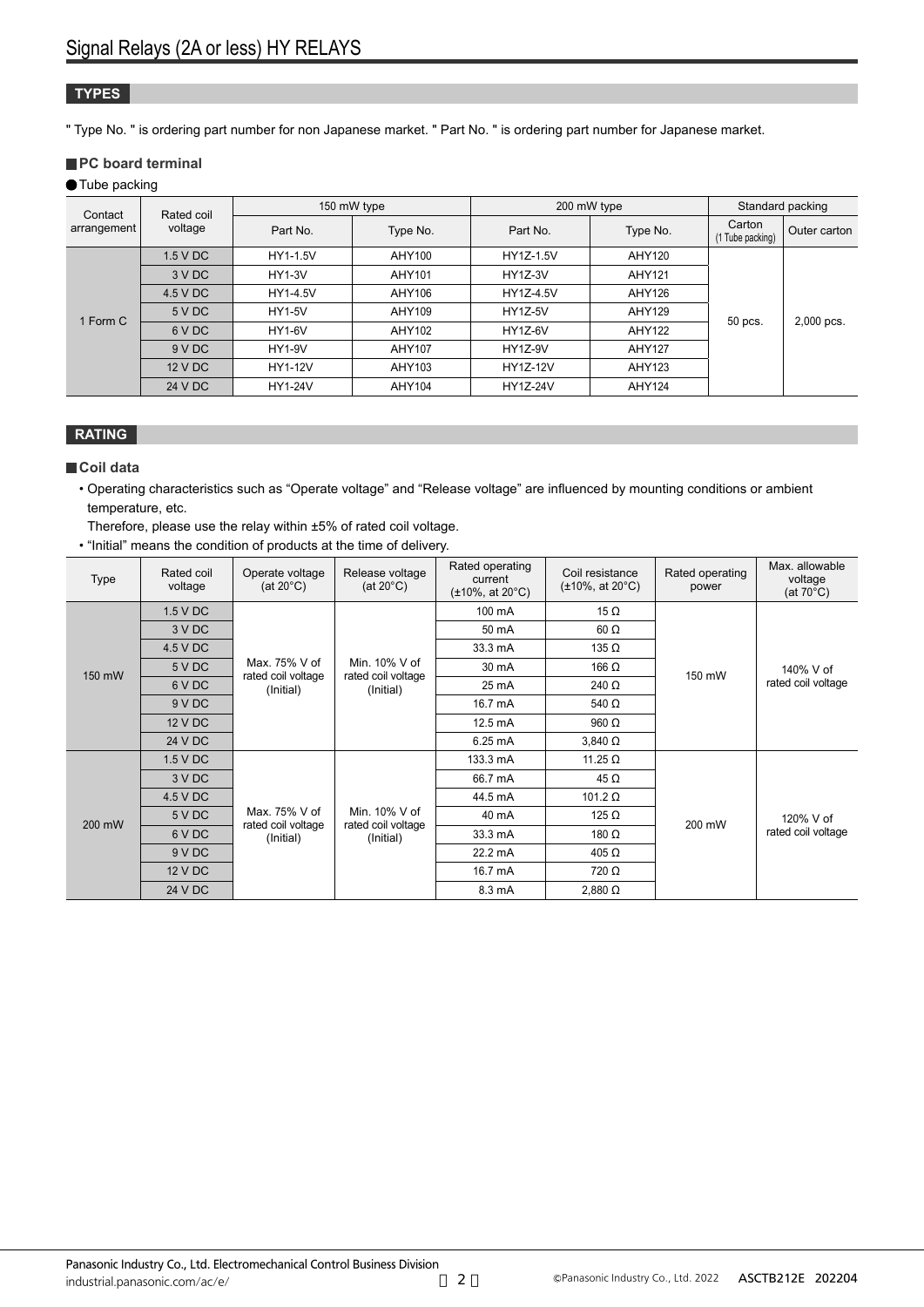#### **Specifications**

| Item                                                            |                                            |                                    | Specifications                                                                                      |  |  |  |  |
|-----------------------------------------------------------------|--------------------------------------------|------------------------------------|-----------------------------------------------------------------------------------------------------|--|--|--|--|
|                                                                 | Contact arrangement                        |                                    | 1 Form C                                                                                            |  |  |  |  |
|                                                                 | Contact resistance (initial)               |                                    | Max. 100 m $\Omega$ (by voltage drop 6 V DC 1 A)                                                    |  |  |  |  |
|                                                                 | Contact material                           |                                    | Aq+Au clad                                                                                          |  |  |  |  |
|                                                                 |                                            | Contact rating (resistive)         | 1 A 30 V DC                                                                                         |  |  |  |  |
| Contact data                                                    | Max. switching power<br>(resistive)        |                                    | 30 W (DC)                                                                                           |  |  |  |  |
|                                                                 | Max. switching voltage                     |                                    | 60 V DC                                                                                             |  |  |  |  |
|                                                                 | Max. carrying current                      |                                    | 2A                                                                                                  |  |  |  |  |
|                                                                 | Max. switching current<br>(resistive load) |                                    | 1 A 30 V DC                                                                                         |  |  |  |  |
|                                                                 | Min. switching load<br>(reference value)*1 |                                    | 1 mA 1 V DC                                                                                         |  |  |  |  |
| Insulation resistance (initial)                                 |                                            |                                    | Min. 100 M $\Omega$ (at 500 V DC, Measured portion is the same as the case of dielectric strength.) |  |  |  |  |
|                                                                 | <b>Dielectric</b><br>strength<br>(initial) | Between open<br>contacts           | 500 Vrms for 1 min (detection current: 10 mA)                                                       |  |  |  |  |
| Electrical<br>characteristics                                   |                                            | <b>Between</b><br>contact and coil | 1,000 Vrms for 1 min (detection current: 10 mA)                                                     |  |  |  |  |
|                                                                 | Operate time (at 20°C)                     |                                    | Max. 5 ms (at rated coil voltage, without bounce)                                                   |  |  |  |  |
|                                                                 | Release time (at 20°C)                     |                                    | Max. 4 ms (at rated coil voltage, without bounce, without diode)                                    |  |  |  |  |
|                                                                 | Shock                                      | Functional                         | 98 m/s <sup>2</sup> [10G] (half-sine shock pulse: 11 ms, detection time: 10 µs)                     |  |  |  |  |
| Mechanical                                                      | resistance                                 | <b>Destructive</b>                 | 980 m/s <sup>2</sup> [100G] (half-sine shock pulse: 6 ms)                                           |  |  |  |  |
| characteristics                                                 | Vibration                                  | Functional                         | 10 to 55 Hz (at double amplitude of: 1 mm, detection time: 10 µs)                                   |  |  |  |  |
|                                                                 | resistance                                 | Destructive                        | 10 to 55 Hz (at double amplitude of: 2 mm)                                                          |  |  |  |  |
| Mechanical life<br><b>Expected life</b>                         |                                            |                                    | Min. $10 \times 10^6$ (Switching frequency: 180 times/min)                                          |  |  |  |  |
|                                                                 | <b>Electrical life</b>                     |                                    | Min. $100 \times 10^3$ (1 A 30 V DC resistive) (at 20 cpm)                                          |  |  |  |  |
| Conditions for usage,<br>transport and storage *2<br>Conditions |                                            |                                    | Ambient temperature:<br>-40 to +70°C, Humidity: 5 to 85% RH (Avoid icing and condensation)          |  |  |  |  |
|                                                                 | Max. operating speed                       |                                    | 20 cpm at rated load                                                                                |  |  |  |  |
| Unit weight                                                     |                                            |                                    | Approx. 1.8 g                                                                                       |  |  |  |  |

Notes: \*1. This value is a rough indication of the lower limit at which switching is possible at micro load level. This value can change due to the switching frequency, environmental conditions, and desired reliability level, therefore it is recommended to check this with the actual load.

\*2. The ambient temperature upper limit is the highest temperature that can satisfy the coil temperature rise value. Please refer to "Regarding ambient temperature" in the "GUIDELINES FOR RELAY USAGE".

#### **REFERENCE DATA**

1. Max. switching capacity



#### 2. Life curve



#### 3. Mechanical life

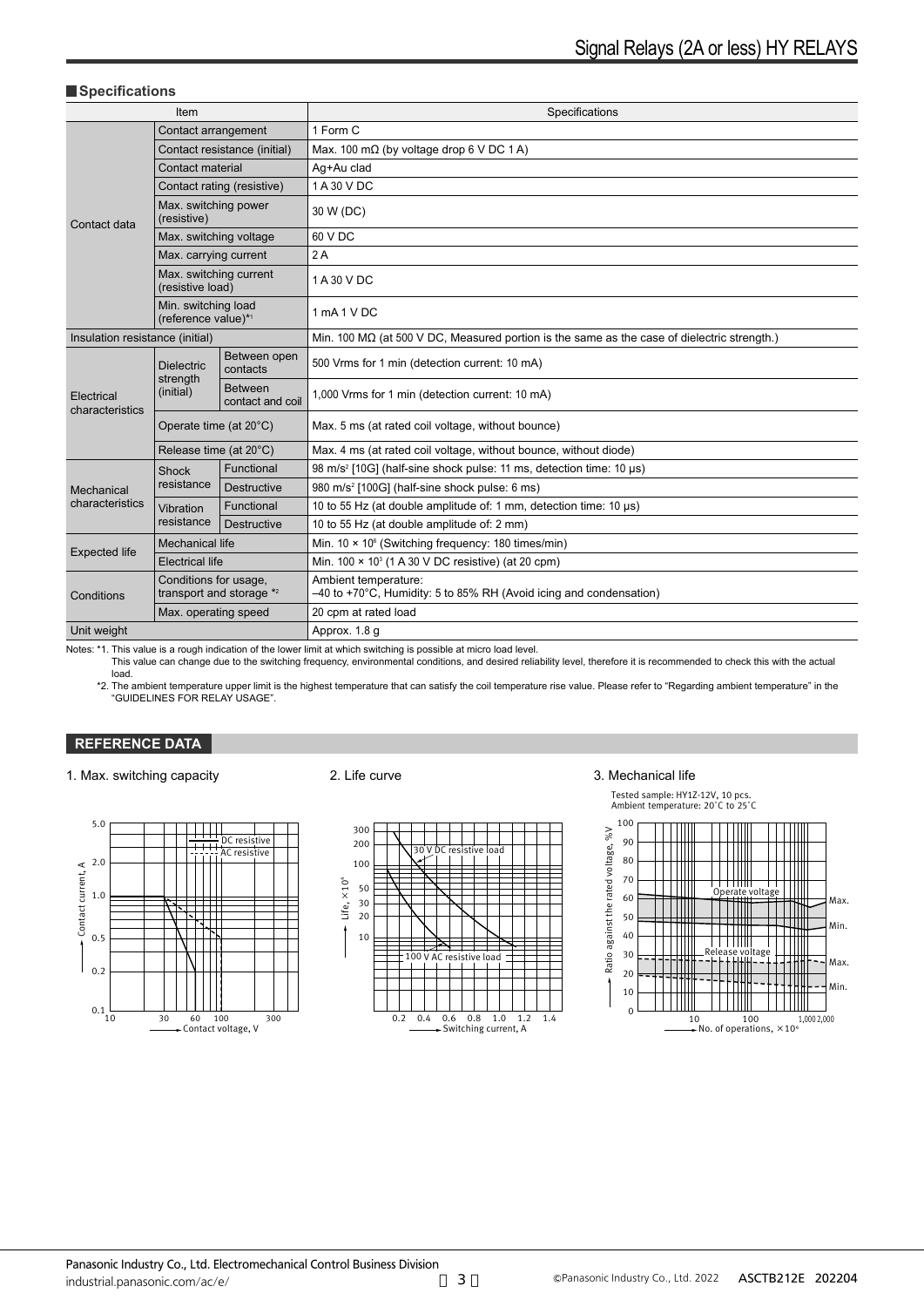## Signal Relays (2A or less) HY RELAYS

#### 4. Electrical life (1 A 30 V DC resistive load)



Operate/release time, ms

Operate/release time,

Ě

1

 $\overline{\phantom{a}}$ 

3

#### 5-2. Coil temperature rise value (200 mW)



#### 8. Distribution of contact resistance



#### 9. Functional shock

Tested sample: HY1Z-12V, 6 pcs.

6. Operate and release time

Tested sample: HY1Z-12V, 5 pcs. Ambient temperature: 25゚C



Coil applied voltage, %V <sup>80</sup> 100 120 <sup>0</sup>

Release time

eestees:

Operate time

Max.<br>Min. Min. Max.

5-1. Coil temperature rise value (150 mW)



#### 7. Distribution of operate and release voltage



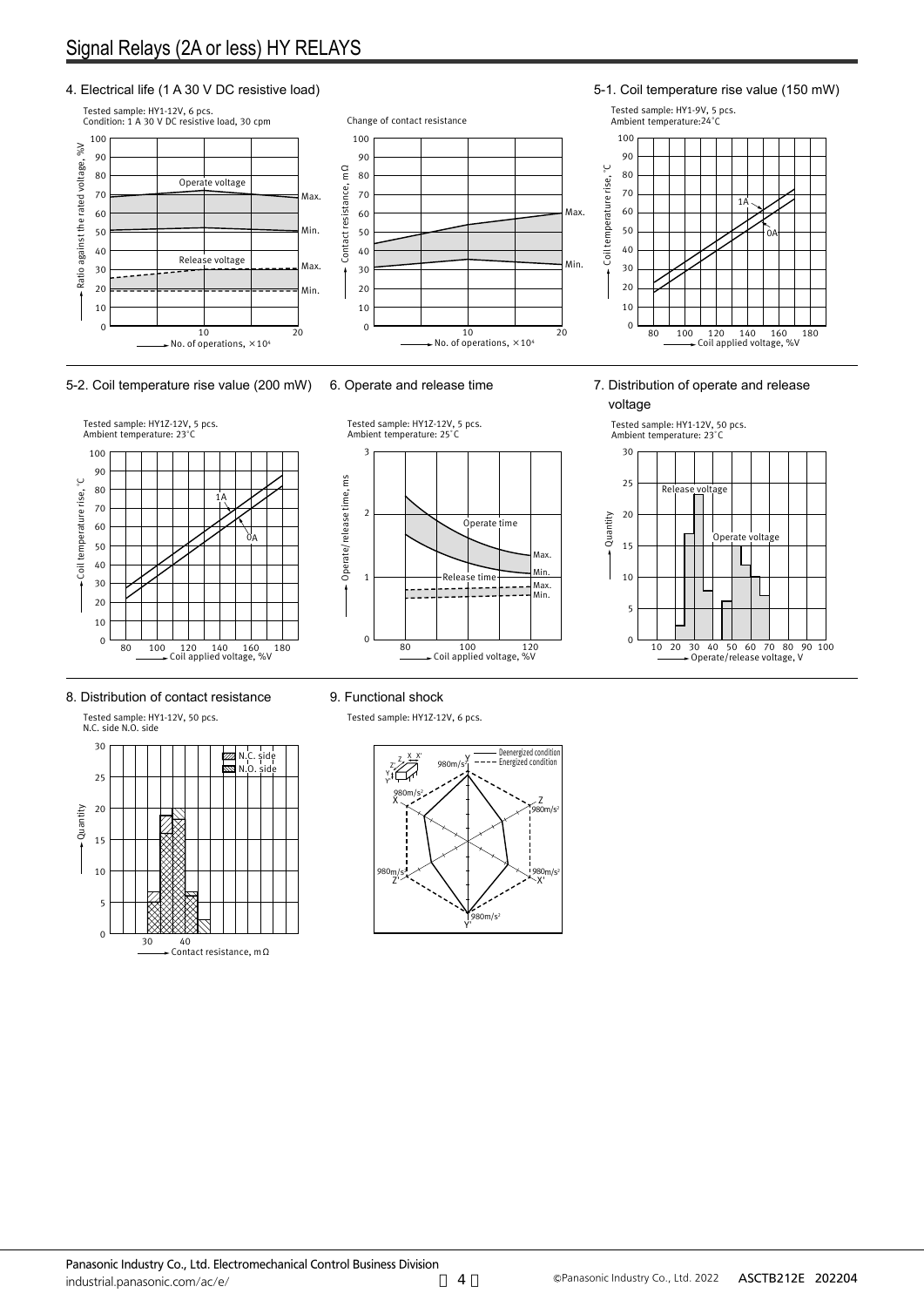### **DIMENSIONS CAD** The CAD data of the products with a "CAD" mark can be downloaded from our Website. Unit: mm

**CAD** External dimensions Recommended PC board pattern (BOTTOM VIEW)







Schematic (BOTTOM VIEW)

N.C. N.O. 1 10 9 6 2 5  $\int_C$ сом

#### **PACKING STYLE** Unit: mm

#### **Tube packing**

1. The relays are presented in tube packages with pins 1 and 10 on the left. Be sure to maintain relays in the correct orientation when mounting on PC boards.





2. Conditions for operation, transport and storage : –40 to 60°C.

**SAFETY STANDARDS** Each standard may be updated at any time, so please check our Website for the latest information.

#### **UL (Recognized)**

| UL (Recognized) |                         |                     |                        | CSA (Recognized) |              |                |                     |                        |
|-----------------|-------------------------|---------------------|------------------------|------------------|--------------|----------------|---------------------|------------------------|
| File No.        | Contact rating          | Operations          | Ambient<br>temperature |                  | File No.     | Contact rating | Operations          | Ambient<br>temperature |
| E43149          | 1 A 30 V DC General Use | $100 \times 10^{3}$ | $40^{\circ}$ C         |                  | LR26550 etc. | 1 A 30 V DC    | $100 \times 10^{3}$ | $40^{\circ}$ C         |

#### **GUIDELINES FOR USAGE**

**For cautions for use, please read "GUIDELINES FOR SIGNAL RELAYS USAGE" and "GUIDELINES FOR RELAY USAGE".**

#### **Cautions for usage of HY relay**

Precautions for usage of automatic insertion machine

Set the chucking pressure of the pick-up mechanism by the automatic mounting machine with the pressure shown in below to maintain the internal function of the relay.



Table 1: Chucking pressure

| A to C direction | Max. 4.9 N (500 gf) |
|------------------|---------------------|
|------------------|---------------------|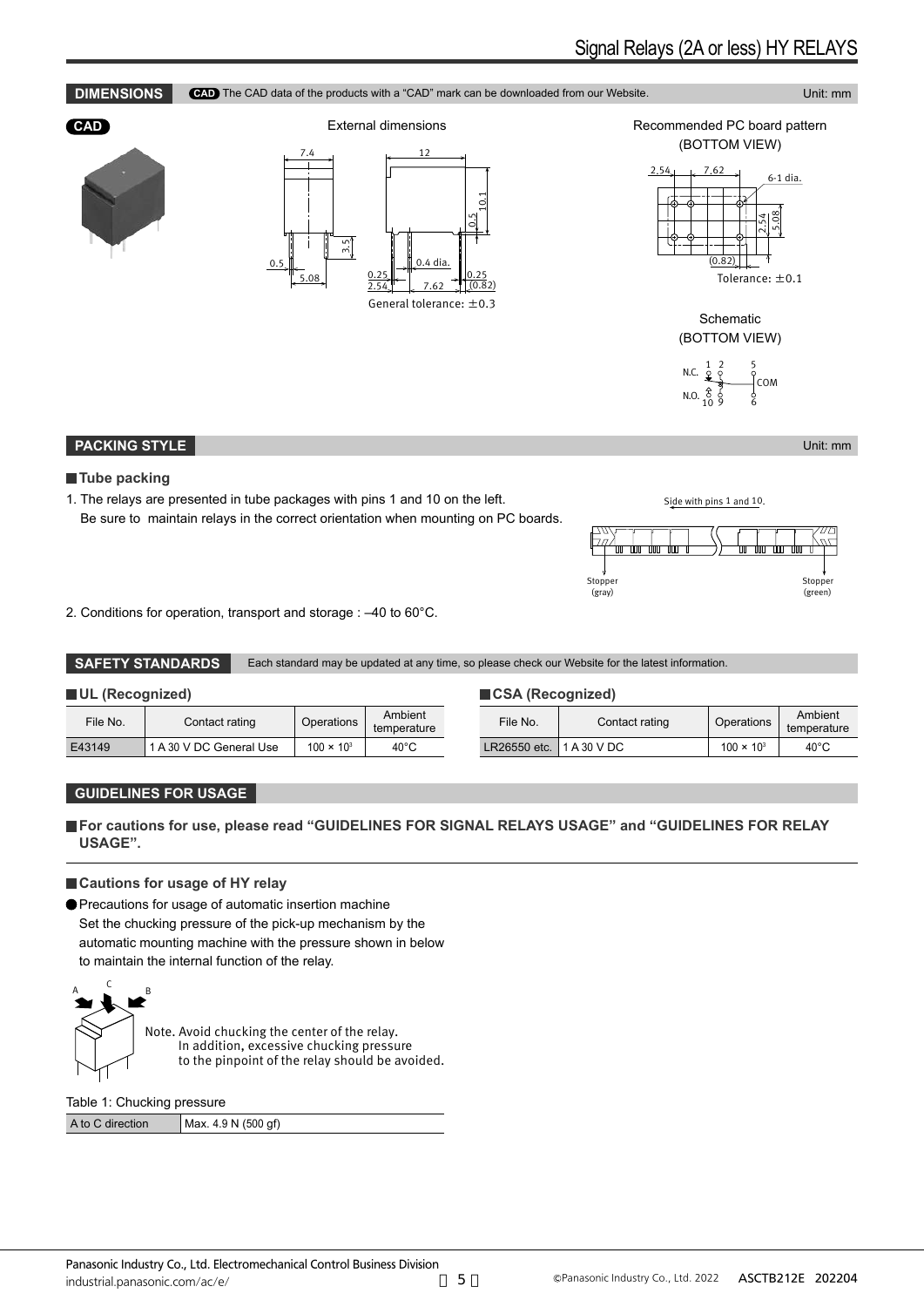#### **For cautions for use, please read "GUIDELINES FOR RELAY USAGE".**

**https://industrial.panasonic.com/ac/e/control/relay/cautions\_use/index.jsp**

#### **PRECAUTIONS FOR COIL INPUT**

#### **Long term current carrying**

A circuit that will be carrying a current continuously for long periods without relay switching operation. (circuits for emergency lamps, alarm devices and error inspection that, for example, revert only during malfunction and output warnings with form B contacts)

Continuous,long-term current to the coil will facilitate deterioration of coil insulation and characteristics due to heating of the coil itself. For circuits such as these, please use a magnetic-hold type latching relay. If you need to use a single stable relay, use a sealed type relay that is not easily affected by ambient conditions and make a failsafe circuit design that considers the possibility of contact failure or disconnection.

#### **DC Coil operating power**

Steady state DC current should be applied to the coil.

The wave form should be rectangular. If it includes ripple, the ripple factor should be less than 5%. However, please check with the actual circuit since the electrical characteristics may vary.

The rated coil voltage should be applied to the coil and the set/reset pulse time of latching type relay differs for each relays, please refer to the relay's individual specifications.

#### **Coil connection**

When connecting coils of polarized relays, please check coil polarity(+,-) at the internal connection diagram (Schematic).

If any wrong connection is made, it may cause unexpected malfunction, like abnormal heat, fire and so on, and circuit do not work.

Avoid impressing voltages to the set coil and reset coil at the same time.

#### **Maximum allowable voltage and temperature rise**

Proper usage requires that the rated coil voltage be impressed on the coil.

Note, however, that if a voltage greater than or equal to the maximum continuous voltage is impressed on the coil, the coil may burn or its layers short due to the temperature rise.

Furthermore, do not exceed the usable ambient temperature range listed in the catalog.

Operate voltage change due to coil temperature rise (hot start) In DC relays, after continuous passage of current in the coil, if the current is turned OFF, then immediately turned ON again, due to the temperature rise in the coil, the operate voltage will become somewhat higher. Also, it will be the same as using it in a higher temperature atmosphere.

The resistance/temperature relationship for copper wire is about 0.4% for 1°C, and with this ratio the coil resistance increases.

That is, in order to operate of the relay, it is necessary that the voltage be higher than the operate voltage and the operate voltage rises in accordance with the increase in the resistance value.

However, for some polarized relays, this rate of change is considerably smaller.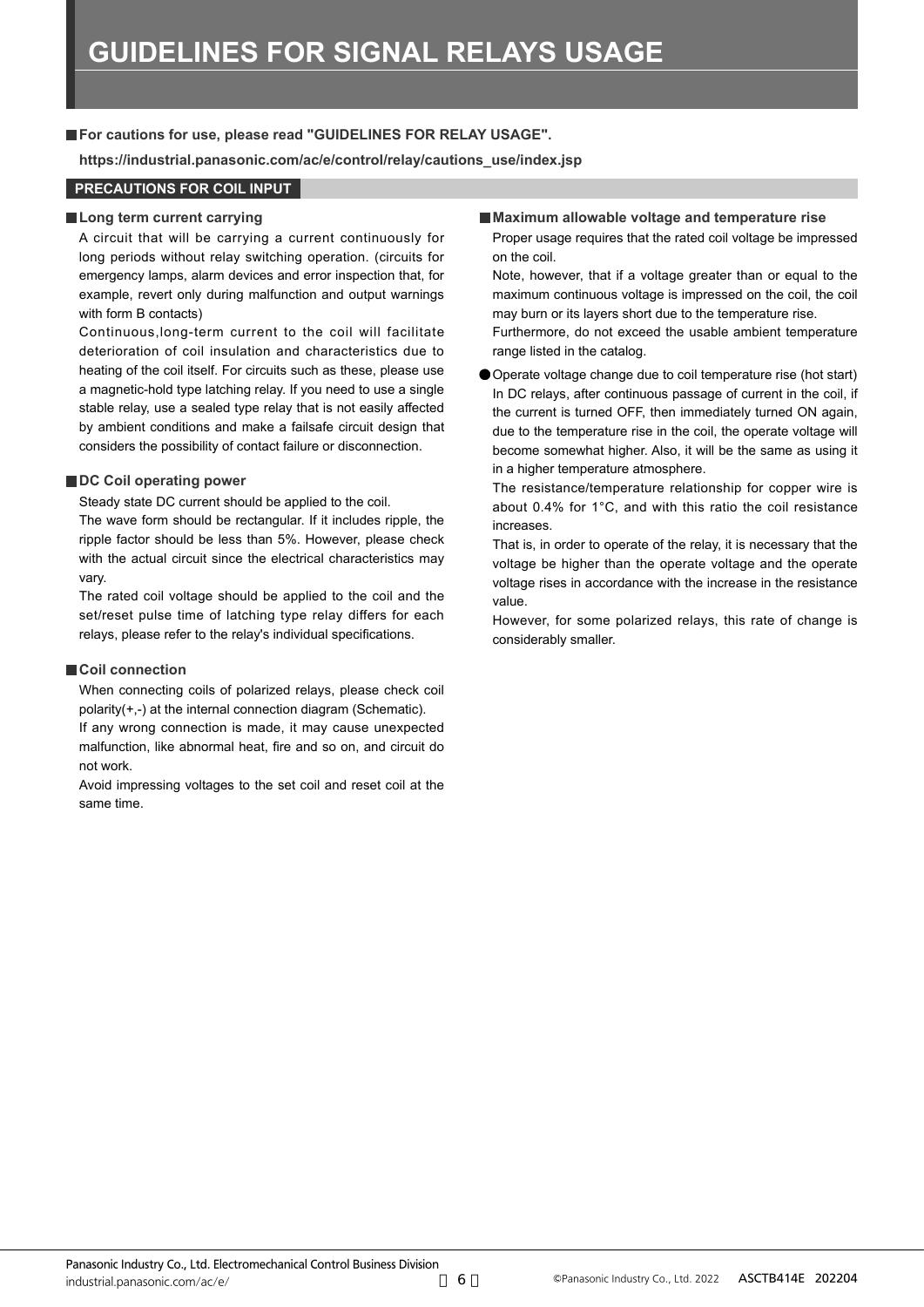#### **NOTES**

#### **Usage, Storage, and Transport Conditions**

During usage, storage, or transportation, avoid locations subject to direct sunlight and maintain normal temperature, humidity, and pressure conditions.

The allowable specifications for environments suitable for usage, storage, and transportation are given below.

1) Temperature: The allowable temperature range differs for each relay, so refer to the relay's individual specifications. In addition, when transporting or storing relays while they are tube packaged, there are cases when the temperature may differ from the allowable range. In this situation, be sure to consult the individual specifications.

#### 2) Humidity: 5 to 85% RH

The humidity range varies with the temperature. Use within the range indicated in the graph. (The allowable temperature depends on the relays.)





3) Pressure: 86 to 106 kPa

#### **Condensation**

Condensation occurs when the ambient temperature drops suddenly from a high temperature and humidity, or the relay and microwave device is suddenly transferred from a low ambient temperature to a high temperature and humidity.

Condensation causes the failures like insulation deterioration, wire disconnection and rust etc.

Panasonic Industry Co., Ltd. does not guarantee the failures caused by condensation.

The heat conduction by the equipment may accelerate the cooling of device itself, and the condensation may occur.

Please conduct product evaluations in the worst condition of the actual usage. (Special attention should be paid when high temperature heating parts are close to the device. Also please consider the condensation may occur inside of the device.)

#### $\bullet$ Icing

Condensation or other moisture may freeze on relays when the temperature become lower than 0°C.

This icing causes the sticking of movable portion, the operation delay and the contact conduction failure etc.

Panasonic Industry Co., Ltd. does not guarantee the failures caused by the icing.

The heat conduction by the equipment may accelerate the cooling of relay itself and the icing may occur.

Please conduct product evaluations in the worst condition of the actual usage.

#### **OLow temperature and low humidity**

The plastic becomes brittle if the switch is exposed to a low temperature, low humidity environment for long periods of time.

High temperature and high humidity

Storage for extended periods of time (including transportation periods) at high temperature or high humidity levels or in atmospheres with organic gases or sulfide gases may cause a sulfide film or oxide film to form on the surfaces of the contacts and/or it may interfere with the functions.

Check out the atmosphere in which the units are to be stored and transported.

#### **•** Package

In terms of the packing format used, make every effort to keep the effects of moisture, organic gases and sulfide gases to the absolute minimum.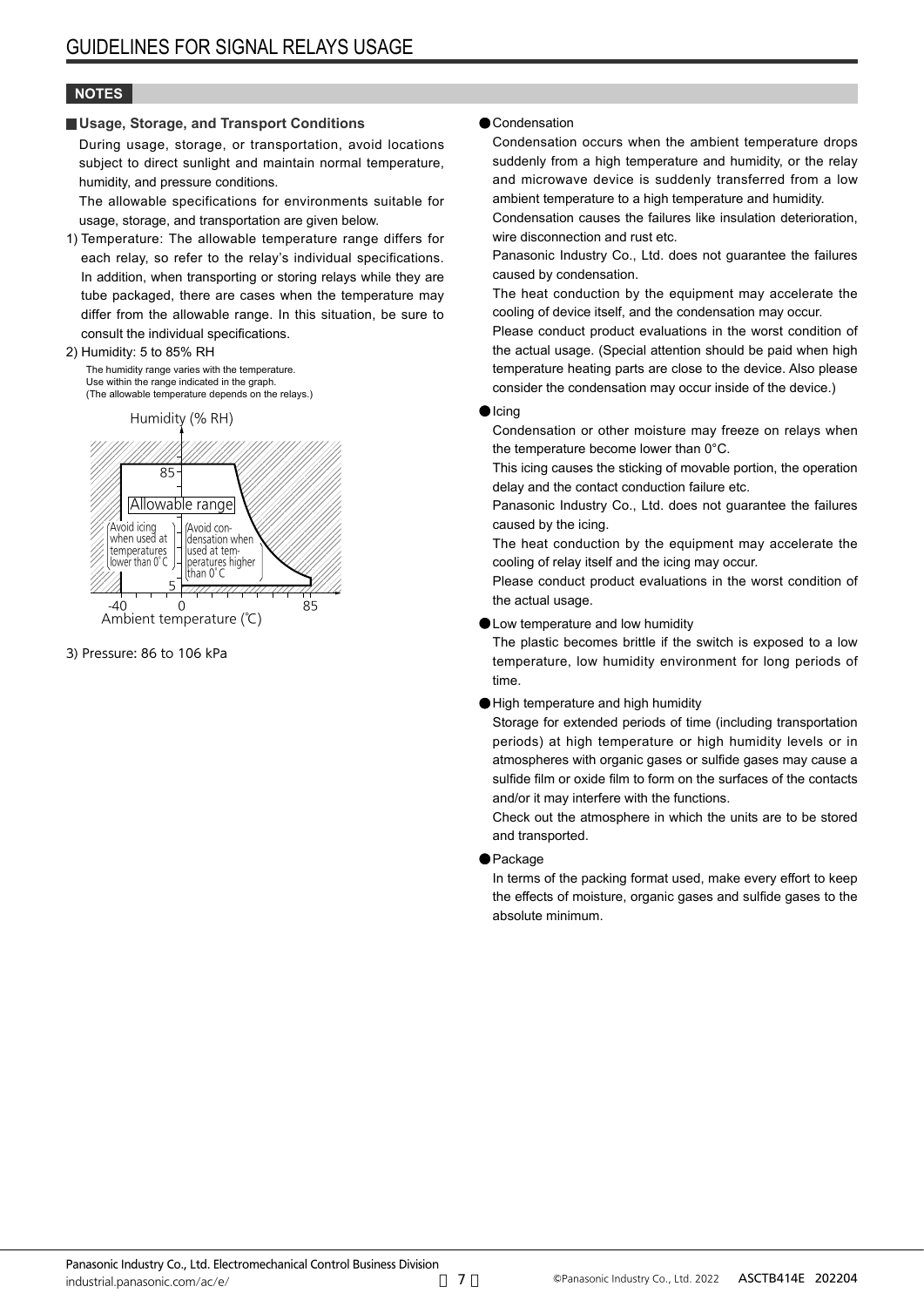#### Storage requirements

Since the surface-mount terminal type is sensitive to humidity it is packaged with tightly sealed anti-humidity packaging. However, when storing, please be careful of the following.

- 1) Please use promptly once the anti-humidity pack is opened. (within 72 hours, Max. 30°C / 70% RH). If left with the pack open, the relay will absorb moisture which will cause thermal stress when reflow mounting and thus cause the case to expand. As a result, the seal may break.
- 2) If relays will not be used within 72 hours, please store relays in a humidity controlled desiccator or in an anti-humidity bag to which silica gel has been added.

\* If the relay is to be soldered after it has been exposed to excessive humidity atmosphere, cracks and leaks can occur. Be sure to mount the relay under the required mounting conditions.

- 3) When relays (which is packaged with humidity indicator and silica gel) meeting one of below criteria, please bake (dry) before use.
	- When the storage conditions specified in 1) are exceeded.
	- When humidity indicator is in Ⅲ or Ⅳ status according to judgement standard.

#### <How to judge>

Please check humidity indicator color and decide if baking is necessary or not.

● : indicate brown, ○ : Other than brown (blueish color)

| 5% | 10% | 60% | <b>Bake treatment</b><br>necessity judgment |
|----|-----|-----|---------------------------------------------|
|    |     |     | No need to bake                             |
|    |     |     | No need to bake                             |
|    |     |     | Need to bake                                |
|    |     |     | Need to bake                                |



Humidity indicator card

#### <Baking (Drying) conditions>

With reel : 45°C, 96 hours or more.



Without reel (including relay only) : 60°C, 35 hours or more.



4) The following cautionary label is affixed to the anti-humidity pack.

## Caution

This vacuum-sealed bag contains

### **Moisture Sensitive Products**

After this bag is opened, the product must be used

#### within 7 2 hours

If product is not used within 72 hours, baking is necessary. For baking conditions please contact us.

#### **Silicon**

When a source of silicone substances (silicone rubber, silicone oil,silicone coating materials and silicone filling materials etc.) is used around the relay, the silicone gas (low molecular siloxane etc.) may be produced

This silicone gas may penetrate into the inside of the relay. When the relay is kept and used in this condition, silicone compound may adhere to the relay contacts which may cause the contact failure.

Do not use any sources of silicone gas around the relay (Including plastic seal types).

#### NOx Generation

When relay is used in an atmosphere high in humidity to switch a load which easily produces an arc, the NOx created by the arc and the water absorbed from outside the relay combine to produce nitric acid.

This corrodes the internal metal parts and adversely affects operation.

Avoid use at an ambient humidity of 85% RH or higher (at 20°C).

If use at high humidity is unavoidable, please contact our sales representative.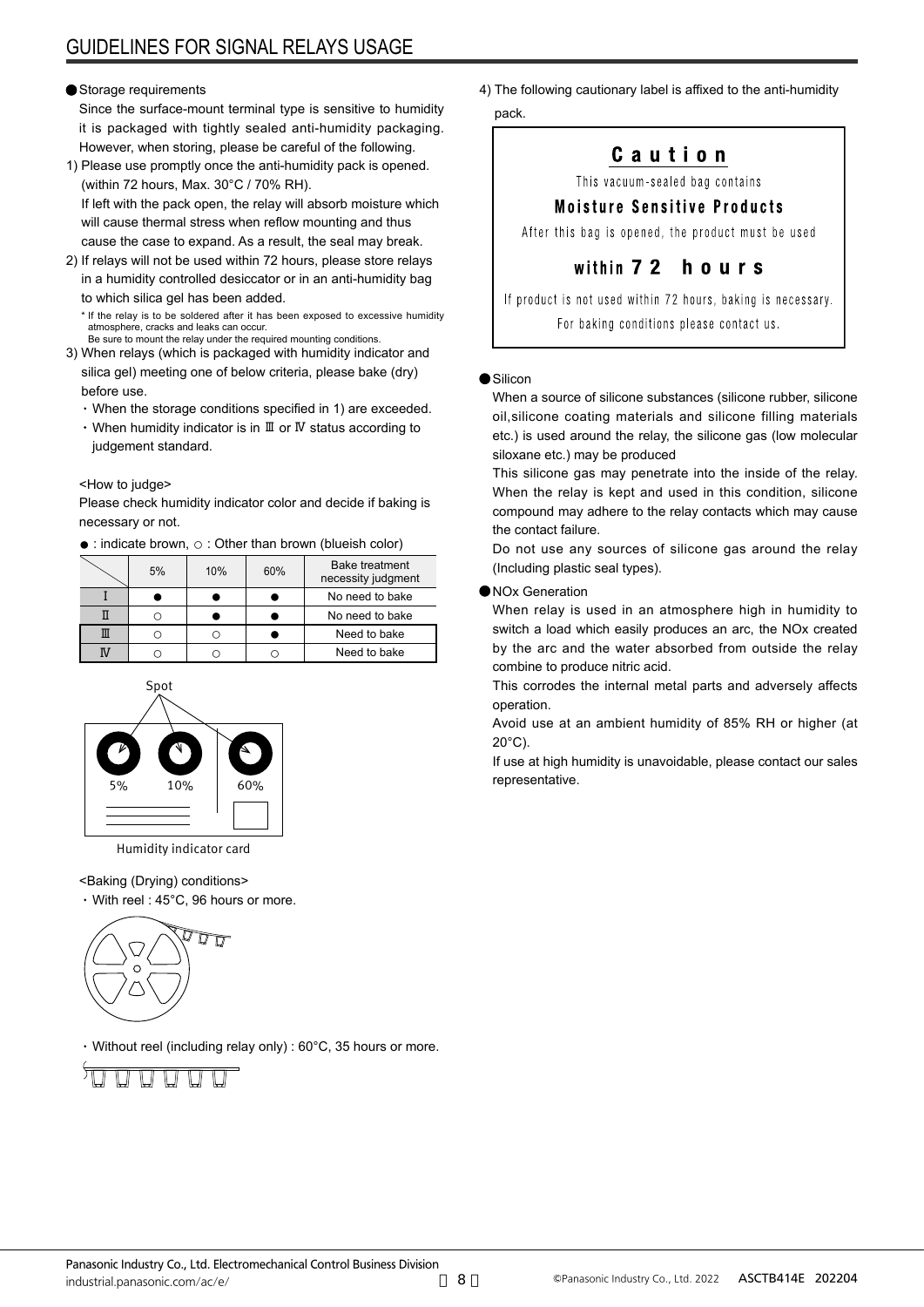#### **OTHERS**

#### **Cleaning**

- 1) Although the environmentally sealed type relay (plastic sealed type,etc.) can be cleaned, avoid immersing the relay into cold liquid (such as cleaning solvent) immediately after soldering. Doing so may deteriorate the sealing performance.
- 2) Surface-mount terminal type relay is sealed type and it can be cleaned by immersion.

Use pure water or alcohol-based cleaning solvent.

3) Cleaning with the boiling method is recommended (The temperature of cleaning liquid should be 40°C or lower). Avoid ultrasonic cleaning on relays.

Use of ultrasonic cleaning may cause breaks in the coil or slight sticking of the contacts due to the ultrasonic energy.

> Please refer to **"the latest product specifications"** when designing your product. •Requests to customers: https://industrial.panasonic.com/ac/e/salespolicies/